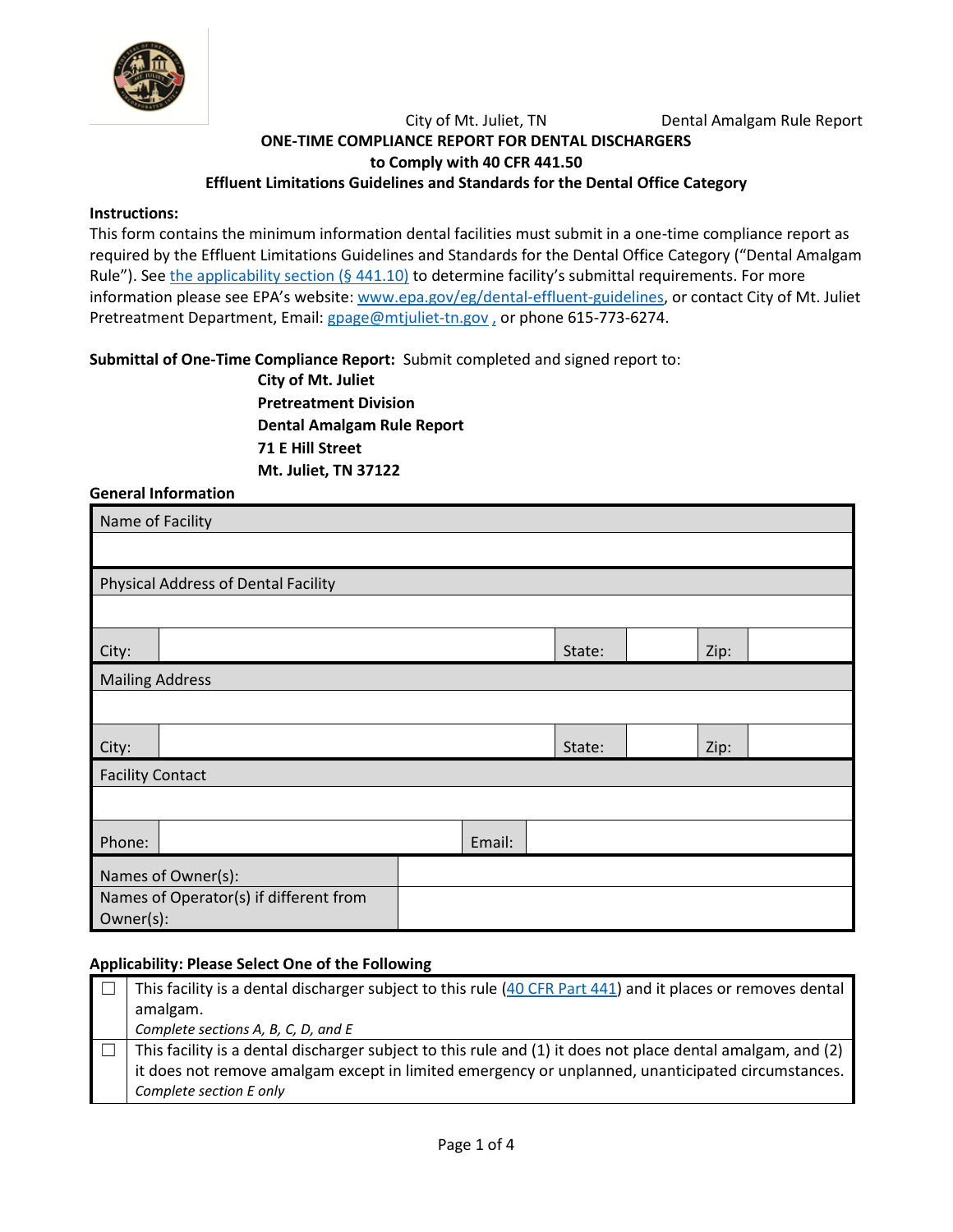

City of Mt. Juliet, TN Dental Amalgam Rule Report

**(A***lso, select if applicable***) Transfer of Ownership** (§ [441.50\(a\)\(4\)](https://www.federalregister.gov/d/2017-12338/p-321)**)**

 $\Box$  This facility is a dental discharger subject to this rule [\(40 CFR Part 441\)](https://www.ecfr.gov/cgi-bin/text-idx?SID=c7d79f042ec05143ccc83e8a8d216342&mc=true&node=pt40.32.441&rgn=div5), and it has previously submitted a one-time compliance report. This facility is submitting a new One Time Compliance Report because of a transfer of ownership as required by  $\frac{6441.50(a)(4)}{4}$ .

## **Section A**

**Description of Facility**

| Total number of chairs: |                                                                                                                                              |                                                                                       |  |  |  |
|-------------------------|----------------------------------------------------------------------------------------------------------------------------------------------|---------------------------------------------------------------------------------------|--|--|--|
|                         | Total number of chairs at which amalgam may be present in the resulting<br>wastewater (i.e., chairs where amalgam may be placed or removed): |                                                                                       |  |  |  |
|                         |                                                                                                                                              | Description of any amalgam separator(s) or equivalent device(s) currently operated:   |  |  |  |
|                         |                                                                                                                                              |                                                                                       |  |  |  |
| <b>YES</b><br>NO.       | ownership.                                                                                                                                   | The facility discharged amalgam process wastewater prior to July 14th, 2017 under any |  |  |  |

### **Section B**

#### **Description of Amalgam Separator or Equivalent Device**

|             | Chairs:<br>The dental facility has installed one or more ISO 11143 (or ANSI/ADA 108-2009) compliant |                                                                                                                                |                             |         |
|-------------|-----------------------------------------------------------------------------------------------------|--------------------------------------------------------------------------------------------------------------------------------|-----------------------------|---------|
|             | amalgam separators (or equivalent devices) that captures all amalgam containing waste at            |                                                                                                                                |                             |         |
|             |                                                                                                     | the following number of chairs at which amalgam placement or removal may occur:                                                |                             |         |
|             |                                                                                                     | The dental facility installed prior to June 14, 2017 one or more existing amalgam separators                                   |                             | Chairs: |
|             |                                                                                                     | that do not meet the requirements of $\S$ 441.30(a)(1)(i) and (ii) at the following number of                                  |                             |         |
|             |                                                                                                     | chairs at which amalgam placement or removal may occur:                                                                        |                             |         |
|             |                                                                                                     | I understand that such separators must be replaced with one or more amalgam separators (or                                     |                             |         |
|             |                                                                                                     | equivalent devices) that meet the requirements of $\frac{6}{9}$ 441.30(a)(1) or $\frac{6}{9}$ 441.30(a)(2), after their useful |                             |         |
|             |                                                                                                     | life has ended, and no later than June 14, 2027, whichever is sooner.                                                          |                             |         |
| <b>Make</b> |                                                                                                     | <b>Model</b>                                                                                                                   | <b>Year of installation</b> |         |
|             |                                                                                                     |                                                                                                                                |                             |         |
|             |                                                                                                     |                                                                                                                                |                             |         |
|             |                                                                                                     |                                                                                                                                |                             |         |
|             |                                                                                                     |                                                                                                                                |                             |         |
|             | My facility operates an equivalent device.                                                          |                                                                                                                                |                             |         |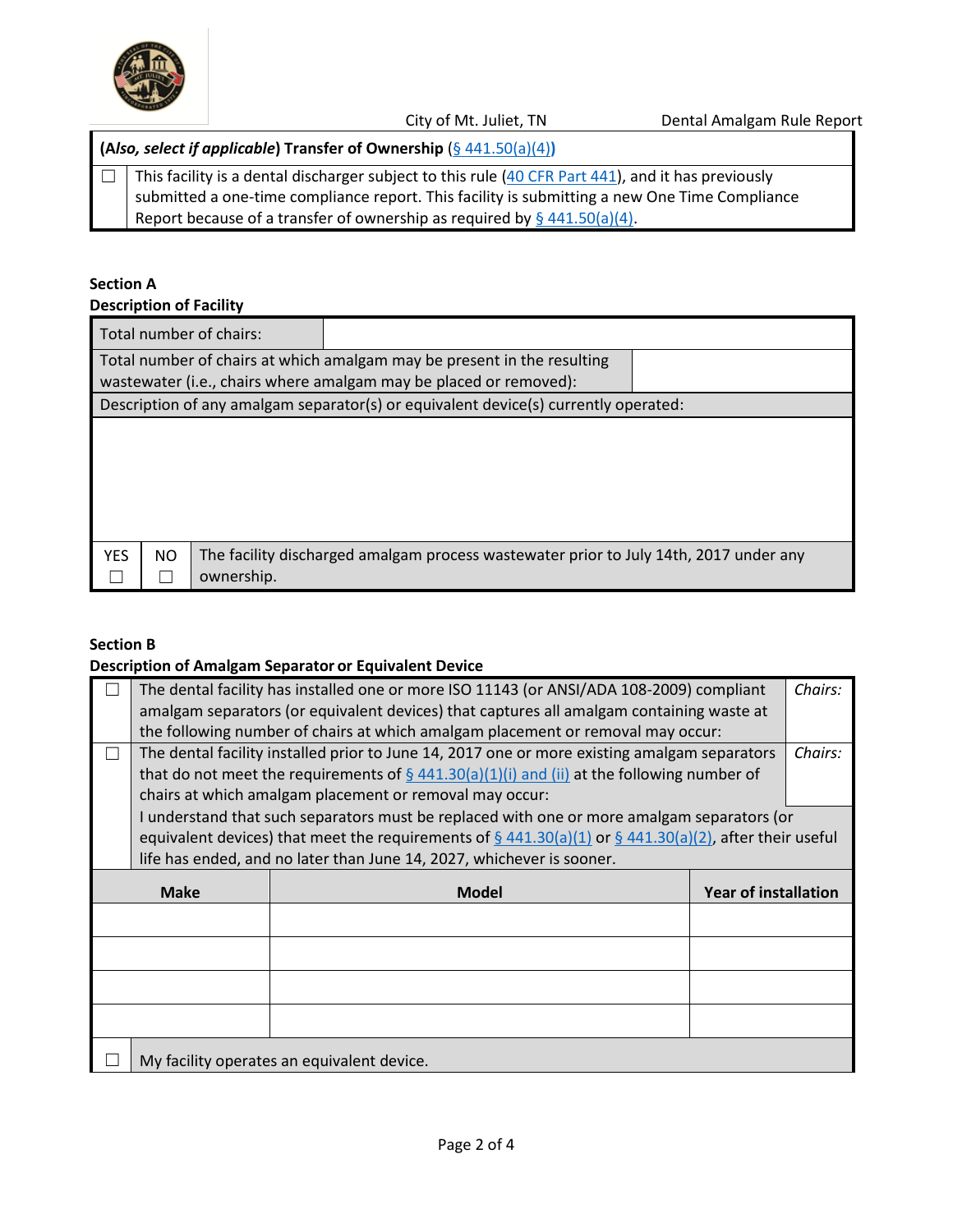

|             | City of Mt. Juliet, TN |                         | Dental Amalgam Rule Report                                                                                      |
|-------------|------------------------|-------------------------|-----------------------------------------------------------------------------------------------------------------|
| <b>Make</b> | <b>Model</b>           | Year of<br>installation | Average removal<br>efficiency of<br>equivalent device,<br>as determined per $\frac{6}{2}$<br>441.30(a)(2)i-iii. |
|             |                        |                         |                                                                                                                 |
|             |                        |                         |                                                                                                                 |
|             |                        |                         |                                                                                                                 |
|             |                        |                         |                                                                                                                 |

## **Section C**

## **Design, Operation and Maintenance of Amalgam Separator/Equivalent Device**

| <b>YES</b>                                                                                                                                                       | I certify that the amalgam separator (or equivalent device) is designed and will be<br>operated and maintained to meet the requirements in $\S$ 441.30 or $\S$ 441.40. |  |  |  |
|------------------------------------------------------------------------------------------------------------------------------------------------------------------|------------------------------------------------------------------------------------------------------------------------------------------------------------------------|--|--|--|
| A third-party service provider is under contract with this facility to ensure proper operation and<br>maintenance in accordance with $\S$ 441.30 or $\S$ 441.40. |                                                                                                                                                                        |  |  |  |
| <b>YES</b>                                                                                                                                                       | Name of third-party service<br>provider (e.g. Company<br>Name) that maintains the<br>amalgam separator or<br>equivalent device (if<br>applicable):                     |  |  |  |
| <b>NO</b>                                                                                                                                                        | If none, provide a description of the practices employed by the facility to ensure<br>proper operation and maintenance in accordance with $\S$ 441.30 or $\S$ 441.40.  |  |  |  |
| Describe practices:                                                                                                                                              |                                                                                                                                                                        |  |  |  |

### **Section D**

## **Best Management Practices (BMP) Certifications**

| $\Box$ The above named dental discharger is implementing the following BMPs as specified in § 441.30(b) or |
|------------------------------------------------------------------------------------------------------------|
| § 441.40 and will continue to do so.                                                                       |